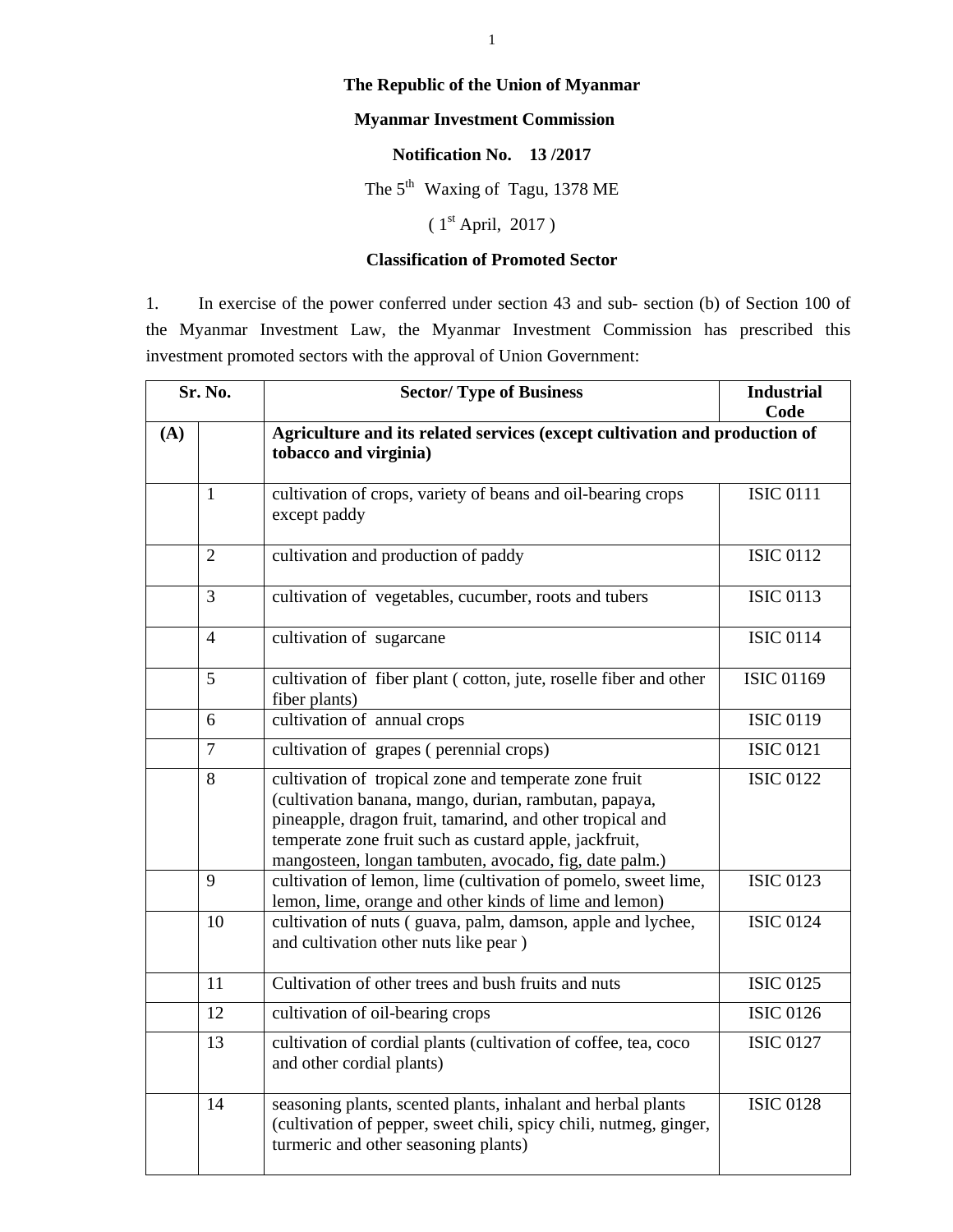|     | Sr. No.        | <b>Sector/Type of Business</b>                                                                                                                            | <b>Industrial</b><br>Code |
|-----|----------------|-----------------------------------------------------------------------------------------------------------------------------------------------------------|---------------------------|
|     | 15             | Growing of other perennial crops                                                                                                                          | <b>ISIC 0129</b>          |
|     | 16             | reproduction of plants                                                                                                                                    | <b>ISIC 0130</b>          |
|     | 17             | Support activities for crops production                                                                                                                   | <b>ISIC 0161</b>          |
|     | 18             | Post-harvest crops activities                                                                                                                             | <b>ISIC 0163</b>          |
|     | 19             | modification of seeds to reproduce plants                                                                                                                 | <b>ISIC 01640</b>         |
|     | 20             | service for weeding and disinfecting insects                                                                                                              | <b>ISIC 019</b>           |
|     | 21             | service for harvesting the crops with machines                                                                                                            | CPC 8611                  |
|     | 22             | service for grinding and producing crops                                                                                                                  | <b>CPC 861</b>            |
|     | 23             | service for having water for crops                                                                                                                        | <b>CPC861</b>             |
|     | 24             | service for drying crops                                                                                                                                  | <b>ISIC01634</b>          |
|     | 25             | service for storage of farm-crops                                                                                                                         | <b>CPC861</b>             |
|     | 26             | service for laboratory test on farm-crops                                                                                                                 | <b>CPC861</b>             |
|     | 27             | service for soil-test                                                                                                                                     | <b>CPC861</b>             |
|     | 28             | service for renting the machines for agriculture                                                                                                          | CPC73121                  |
|     | 29             | Establishing the infrastructure for whole-sale market for<br>agricultural products                                                                        | <b>CPC545</b>             |
|     | 30             | services to support cultivation and production of crops(service<br>for crops after harvesting period, service for production of<br>seeds, other services) | <b>CPC861</b>             |
| (B) |                | Plantation and conservation of forest, and other businesses with forest                                                                                   |                           |
|     | $\mathbf{1}$   | Forest plantation                                                                                                                                         | <b>ISIC 02101</b>         |
|     | $\overline{2}$ | Production of teak                                                                                                                                        | <b>ISIC 02102</b>         |
|     | 3              | Production of rubber wood                                                                                                                                 | <b>ISIC 02205</b>         |
|     | $\overline{4}$ | Carried out of forest and forest plantation with contract                                                                                                 | <b>ISIC 02401</b>         |
|     |                | system                                                                                                                                                    |                           |
| (C) |                | Livestock production, breeding and production of fishery products, and its<br>related services                                                            |                           |
|     | $\mathbf{1}$   | Dairy cattle farming, reproduction and production                                                                                                         | <b>ISIC 01412</b>         |
|     | $\overline{2}$ | Farming of horse and other equine                                                                                                                         | <b>ISIC 0142</b>          |
|     | 3              | Farming, reproduction and production of sheep and goats                                                                                                   | <b>ISIC 01441</b>         |
|     | $\overline{4}$ | Farming, reproduction and production of pig                                                                                                               | <b>ISIC 01451</b>         |
|     | 5              | Farming, reproduction and production of poultry                                                                                                           | <b>ISIC 01461</b>         |
|     | 6              | Farming of other animals                                                                                                                                  | <b>ISIC 0149</b>          |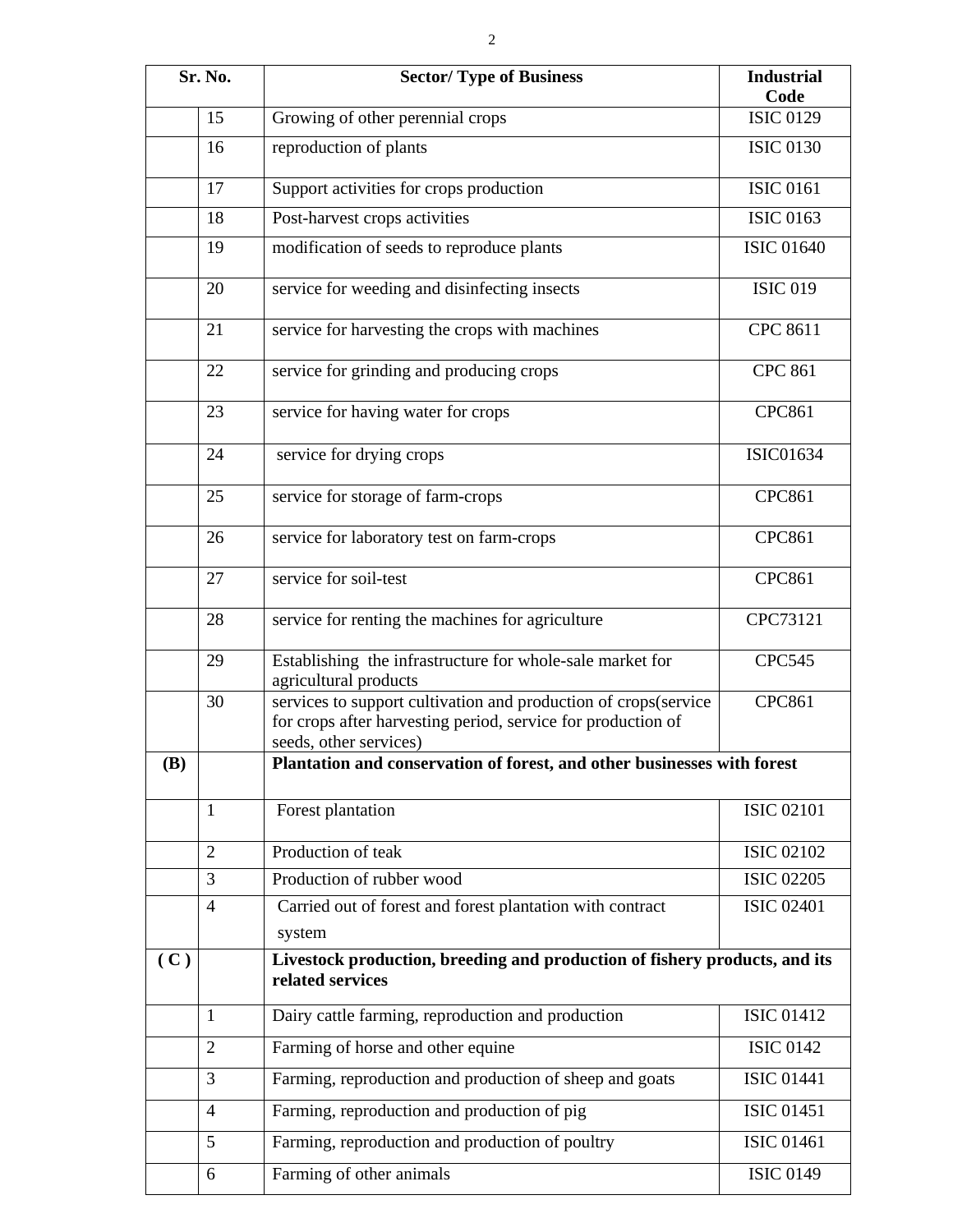| Sr. No. |                | <b>Sector/Type of Business</b>                                                                                                                                                                                                                                                              | <b>Industrial</b><br>Code |
|---------|----------------|---------------------------------------------------------------------------------------------------------------------------------------------------------------------------------------------------------------------------------------------------------------------------------------------|---------------------------|
|         | $\overline{7}$ | Mixed farming                                                                                                                                                                                                                                                                               | <b>ISIC 0150</b>          |
|         | 8              | Supporting activities for animal production                                                                                                                                                                                                                                                 | <b>ISIC 0162</b>          |
|         | 9              | Breeding and production of pearl                                                                                                                                                                                                                                                            | <b>ISIC 013118</b>        |
|         | 10             | Breeding and production of fresh water and marine products                                                                                                                                                                                                                                  | <b>ISIC 03229</b>         |
| (D)     |                | Manufacturing (Except manufacturing of cigarette, liqueur, beer, and other<br>harmful products to health)                                                                                                                                                                                   |                           |
|         | $\mathbf{1}$   | Slaughtering, processing and packing of meat (except<br>chicken, duck, birds cultured in house)                                                                                                                                                                                             | <b>ISIC 1011</b>          |
|         | $\overline{2}$ | Slaughtering, processing andpacking animals for egg or meat                                                                                                                                                                                                                                 | <b>ISIC 1012</b>          |
|         | 3              | Producing, processing and freezing fish and fishery products                                                                                                                                                                                                                                | <b>ISIC 1021</b>          |
|         | $\overline{4}$ | Production of canned fish                                                                                                                                                                                                                                                                   | <b>ISIC 1022</b>          |
|         | 5              | Value-added production of shellfish and mollusc such as<br>prawn and crab                                                                                                                                                                                                                   | <b>ISIC 1023</b>          |
|         | 6              | Value-added production including production of fish-slice                                                                                                                                                                                                                                   | <b>ISIC 1024</b>          |
|         | $\overline{7}$ | Production of seaweed and moss, etc.                                                                                                                                                                                                                                                        | <b>ISIC 1025</b>          |
|         | 8              | Production of Animal medicines                                                                                                                                                                                                                                                              | <b>ISIC 1076</b>          |
|         | 9              | Processing the vegetables and fruits for long-term storage                                                                                                                                                                                                                                  | <b>ISIC 1031</b>          |
|         | 10             | Production of canned vegetable and fruit                                                                                                                                                                                                                                                    | <b>ISIC 1032</b>          |
|         | 11             | Production of edible oil and fat from other vegetables and<br>animals not elsewhere specified                                                                                                                                                                                               | <b>ISIC 1039</b>          |
|         | 12             | Production of edible oil and fat from vegetables                                                                                                                                                                                                                                            | <b>ISIC 1041</b>          |
|         | 13             | Production of bread and food from coconut oil, kernel and<br>coconut                                                                                                                                                                                                                        | <b>ISIC 1042</b>          |
|         | 14             | Production of palm oil                                                                                                                                                                                                                                                                      | <b>ISIC 1043</b>          |
|         | 15             | Production of maize oil                                                                                                                                                                                                                                                                     | <b>ISIC 1044</b>          |
|         | 16             | production of edible oil and fat from animals                                                                                                                                                                                                                                               | <b>ISIC 1045</b>          |
|         | 17             | Production of edible oil and fat from other vegetables and<br>crops not expressly specified (nut which could produce fat,<br>production of food and powder from crop seeds, production<br>of margarine, production of similar mixed foods,<br>production of mixed fat to be used for frying | <b>ISIC 1039</b>          |
|         | 18             | Production of fresh milk and dairy product                                                                                                                                                                                                                                                  | <b>ISIC 1051</b>          |
|         | 19             | Production of milk powder, sweetened creamer                                                                                                                                                                                                                                                | <b>ISIC 1052</b>          |
|         | 20             | Production of other dairy product                                                                                                                                                                                                                                                           | <b>ISIC 1059</b>          |
|         | 21             | Grain milling (except rice and maize)                                                                                                                                                                                                                                                       | <b>ISIC 1061</b>          |
|         | 22             | Grain milling rice/maize and production of rice-flour/ maize<br>flour                                                                                                                                                                                                                       | <b>ISIC 1063</b>          |
|         | 23             | <b>Bakery</b>                                                                                                                                                                                                                                                                               | <b>ISIC 1071</b>          |
|         | 24             | Production of sugar                                                                                                                                                                                                                                                                         | <b>ISIC 1072</b>          |
|         | 25             | Manufacturing of Cocoa, Chocolate and confectionery                                                                                                                                                                                                                                         | <b>ISIC 1073</b>          |
|         | 26             | Manufacturing of macaroni noodles, biscuit, dried cake and<br>food with flour                                                                                                                                                                                                               | <b>ISIC 1074</b>          |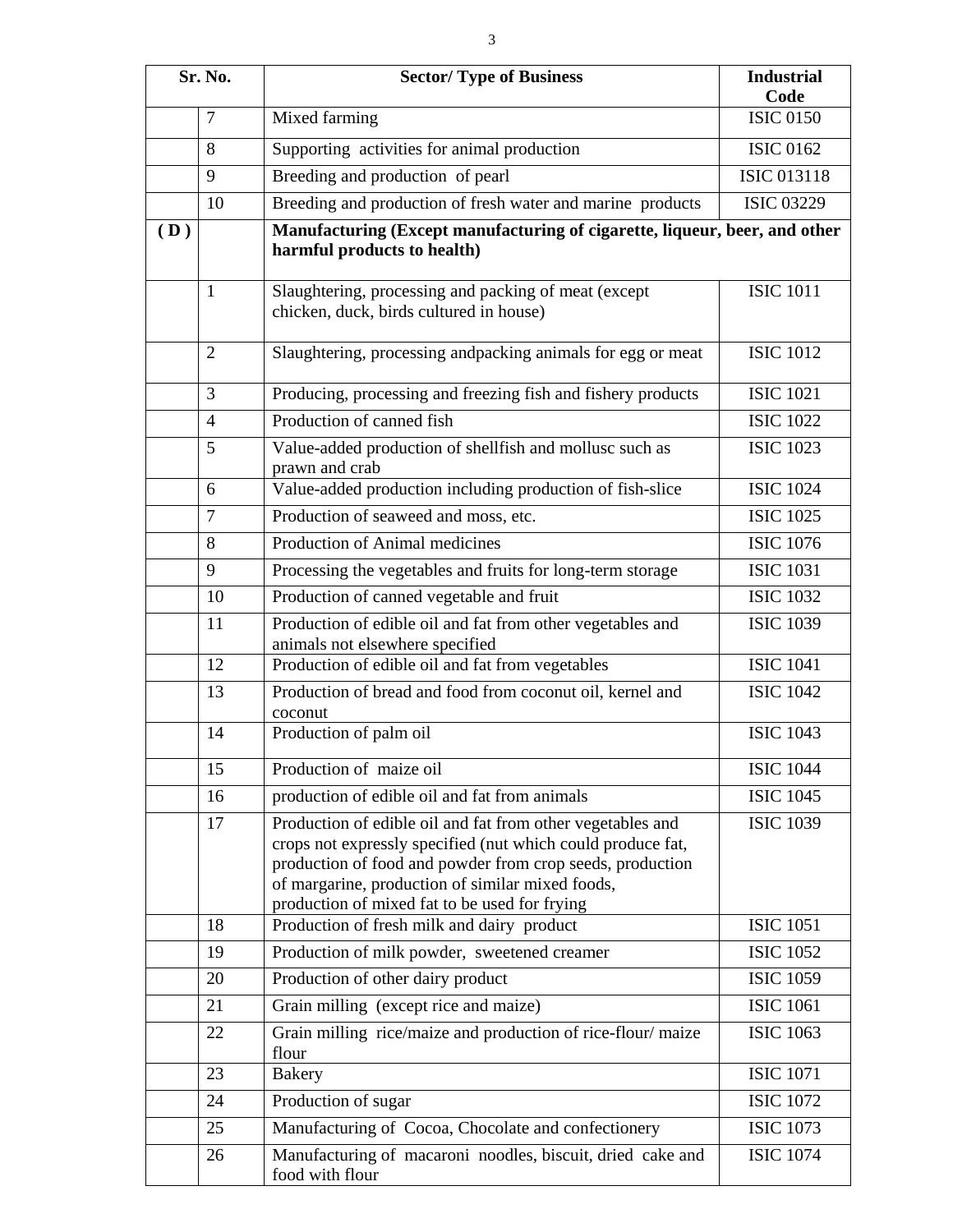| Sr. No. | <b>Sector/Type of Business</b>                                                                                                                                                                                                                                                                                                                                                                                 | <b>Industrial</b><br>Code |  |
|---------|----------------------------------------------------------------------------------------------------------------------------------------------------------------------------------------------------------------------------------------------------------------------------------------------------------------------------------------------------------------------------------------------------------------|---------------------------|--|
| 27      | Production of prepared meals and dishes                                                                                                                                                                                                                                                                                                                                                                        | <b>ISIC 1075</b>          |  |
| 28      | Production of coffee, Tea and Traditional Medicinal Plants                                                                                                                                                                                                                                                                                                                                                     | <b>ISIC 1076</b>          |  |
| 29      | Production of seasoning, sauce, other objects used for<br>cooking (production of seasoning, sauce and pepper;<br>production of food including mayonnaise, mustard, rice-<br>flour; production of mustard, rice-flour, vinegar; production<br>of emulated honey with smoked sugar; squeezing meat, fish,<br>shellfish or mollusc; production of edible salt such as iodine<br>salt; production of energy drink) | <b>ISIC 1077</b>          |  |
| 30      | Production of animal feed                                                                                                                                                                                                                                                                                                                                                                                      | <b>ISIC 1080</b>          |  |
| 31      | Production of flaked wood (production of wood-based<br>products such as plywood, fibre board (horizontal), vertical<br>board (wood piece))                                                                                                                                                                                                                                                                     | <b>ISIC 1621</b>          |  |
| 32      | Production of finished wood products for buildings                                                                                                                                                                                                                                                                                                                                                             | <b>ISIC 1622</b>          |  |
| 33      | Production of boxes with wood                                                                                                                                                                                                                                                                                                                                                                                  | <b>ISIC 1623</b>          |  |
| 34      | Production of other objects with wood (production of<br>products with raw materials such as cork, hay, water hyacinth,<br>dried banana tree by folding many layers, twisting, entwining<br>and weaving)                                                                                                                                                                                                        | <b>ISIC 1629</b>          |  |
| 35      | Making furniture with wood (including bamboo and cane)                                                                                                                                                                                                                                                                                                                                                         | <b>ISIC 3100</b>          |  |
| 36      | Production of soap, soap powder, perfume and cleaner<br>materials                                                                                                                                                                                                                                                                                                                                              | <b>ISIC 2023</b>          |  |
| 37      | Spinning, weaving, dying and finalizing                                                                                                                                                                                                                                                                                                                                                                        | <b>ISIC 131</b>           |  |
| 38      | production of rope, varieties of rope and net                                                                                                                                                                                                                                                                                                                                                                  | <b>ISIC 1394</b>          |  |
| 39      | Production of clothes                                                                                                                                                                                                                                                                                                                                                                                          | ISIC $14\overline{11}$    |  |
| 40      | Production of women' underwear                                                                                                                                                                                                                                                                                                                                                                                 | <b>ISIC 1411</b>          |  |
| 41      | Production of varieties of hat                                                                                                                                                                                                                                                                                                                                                                                 | <b>ISIC 14131</b>         |  |
| 42      | Production of varieties of bags including baggage, hand bag<br>and haversack                                                                                                                                                                                                                                                                                                                                   | <b>ISIC 1512</b>          |  |
| 43      | Production of sport items                                                                                                                                                                                                                                                                                                                                                                                      | <b>ISIC 3230</b>          |  |
| 44      | Production of varieties of shoe                                                                                                                                                                                                                                                                                                                                                                                | <b>ISIC 1520</b>          |  |
| 45      | Production of finished leather products                                                                                                                                                                                                                                                                                                                                                                        | <b>ISIC 15121</b>         |  |
| 46      | Production of leather baggages and hand bags                                                                                                                                                                                                                                                                                                                                                                   | <b>ISIC 1512</b>          |  |
| 47      | Processing and production of wool and fur                                                                                                                                                                                                                                                                                                                                                                      | <b>ISIC 1420</b>          |  |
| 48      | Manufacturing of varieties of plastic products                                                                                                                                                                                                                                                                                                                                                                 | <b>ISIC 2223</b>          |  |
| 49      | Manufacturing of products for household and personal use                                                                                                                                                                                                                                                                                                                                                       | <b>ISIC 3290</b>          |  |
| 50      | Manufacturing of pulp, paper and paper board                                                                                                                                                                                                                                                                                                                                                                   | <b>ISIC 1701</b>          |  |
| 51      | Production of fertilizer and Nitrogen compound                                                                                                                                                                                                                                                                                                                                                                 | <b>ISIC 2012</b>          |  |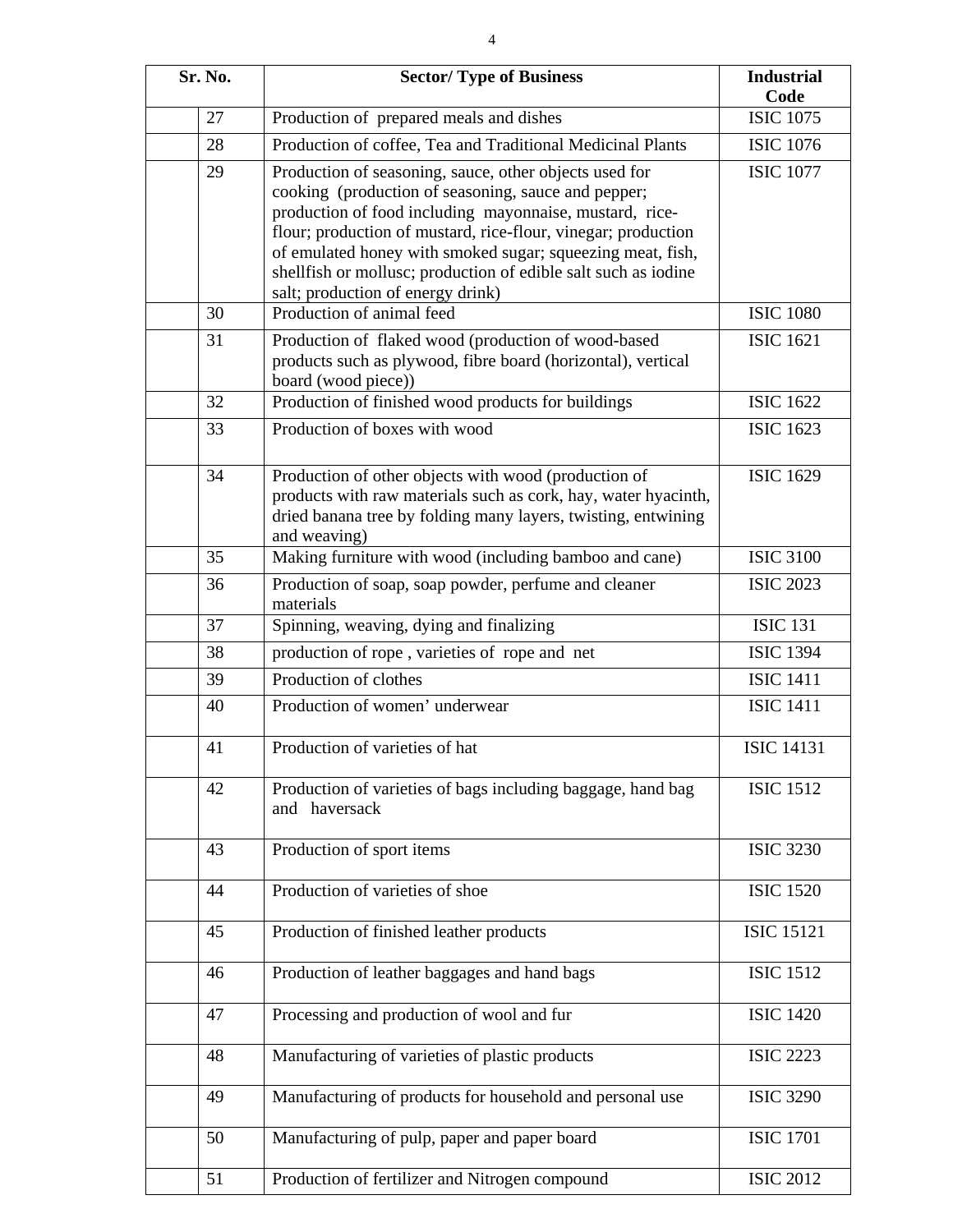| Sr. No. | <b>Sector/Type of Business</b>                                                                                                               | <b>Industrial</b><br>Code |
|---------|----------------------------------------------------------------------------------------------------------------------------------------------|---------------------------|
|         |                                                                                                                                              |                           |
| 52      | Production of insecticide and chemical products to be used in<br>farming                                                                     | <b>ISIC 2021</b>          |
| 53      | Production of fibre (emulated fibre)                                                                                                         | <b>ISIC 2030</b>          |
| 54      | Production of medicine, chemical products for medicine and<br>botanical products                                                             | <b>ISIC 2100</b>          |
| 55      | Manufacturing the varieties of tyre                                                                                                          | <b>ISIC 2211</b>          |
| 56      | Production and revision of rubber tyre and tube                                                                                              | <b>ISIC 2211</b>          |
| 57      | Production of concrete, cement, limestone, brick, ceramic and<br>plaster                                                                     | <b>ISIC 2394</b>          |
| 58      | Manufacturing of construction materials                                                                                                      | <b>ISIC 2395</b>          |
| 59      | Manufacturing of Plastic products for construction business (<br>tank, water containers, reservoirs)                                         | <b>ISIC 2221</b>          |
| 60      | Production of iron and steel                                                                                                                 | <b>ISIC 2410</b>          |
| 61      | Production of refine metal except machine and mechanical<br>equipment                                                                        | <b>ISIC 25</b>            |
| 62      | Manufacturing of jade (fine) and jewellery                                                                                                   | <b>ISIC32114</b>          |
| 63      | Manufacturing of computer, electronic and optical products                                                                                   | ISIC <sub>26</sub>        |
| 64      | Manufacturing of electric motor, generator(generating<br>electricity), transformer(diode), electricity distributing and<br>control apparatus | <b>ISIC 271</b>           |
| 65      | Manufacturing of electricity distributing and control<br>apparatus                                                                           | <b>ISIC 2712</b>          |
| 66      | Manufacturing of consumer electronics (manufacturing of<br>video, TV equipment, manufacturing of broadcasts studio<br>equipment)             | <b>ISIC 264</b>           |
| 67      | Manufacturing of telecommunication equipment (production<br>of telephone, fax, wireless, private branch exchange)                            | <b>ISIC 263</b>           |
| 68      | Manufacturing of electronic indicator and other components                                                                                   | <b>ISIC 2612</b>          |
| 69      | Manufacturing of data cable for communication business                                                                                       | <b>ISIC 263</b>           |
| 70      | Manufacturing of batteries and accumulators                                                                                                  | <b>ISIC 2720</b>          |
| 71      | Manufacturing of wiring and wiring devices                                                                                                   | <b>ISIC 273</b>           |
| 72      | Manufacturing of aluminum and related materials                                                                                              | <b>ISIC 2420</b>          |
| 73      | Manufacturing of glass and glass products                                                                                                    | <b>ISIC 2310</b>          |
| 74      | Manufacturing of glass fiber                                                                                                                 | <b>ISIC 2731</b>          |
| 75      | Manufacturing firming machines                                                                                                               | <b>ISIC 28210</b>         |
| 76      | Manufacturing and installation of different types vehicles                                                                                   | <b>ISIC 2910</b>          |
| 77      | Production of bodies (coachwork) for motor vehicles and<br>trailers                                                                          | <b>ISIC 292</b>           |
| 78      | Production of vehicle related fixtures and parts of machines                                                                                 | <b>ISIC 293</b>           |
| 79      | Production of motorcycles (production of motorcycles, engine<br>and spare parts)                                                             | <b>ISIC 3091</b>          |

80 Production of machinery and equipment ISIC 28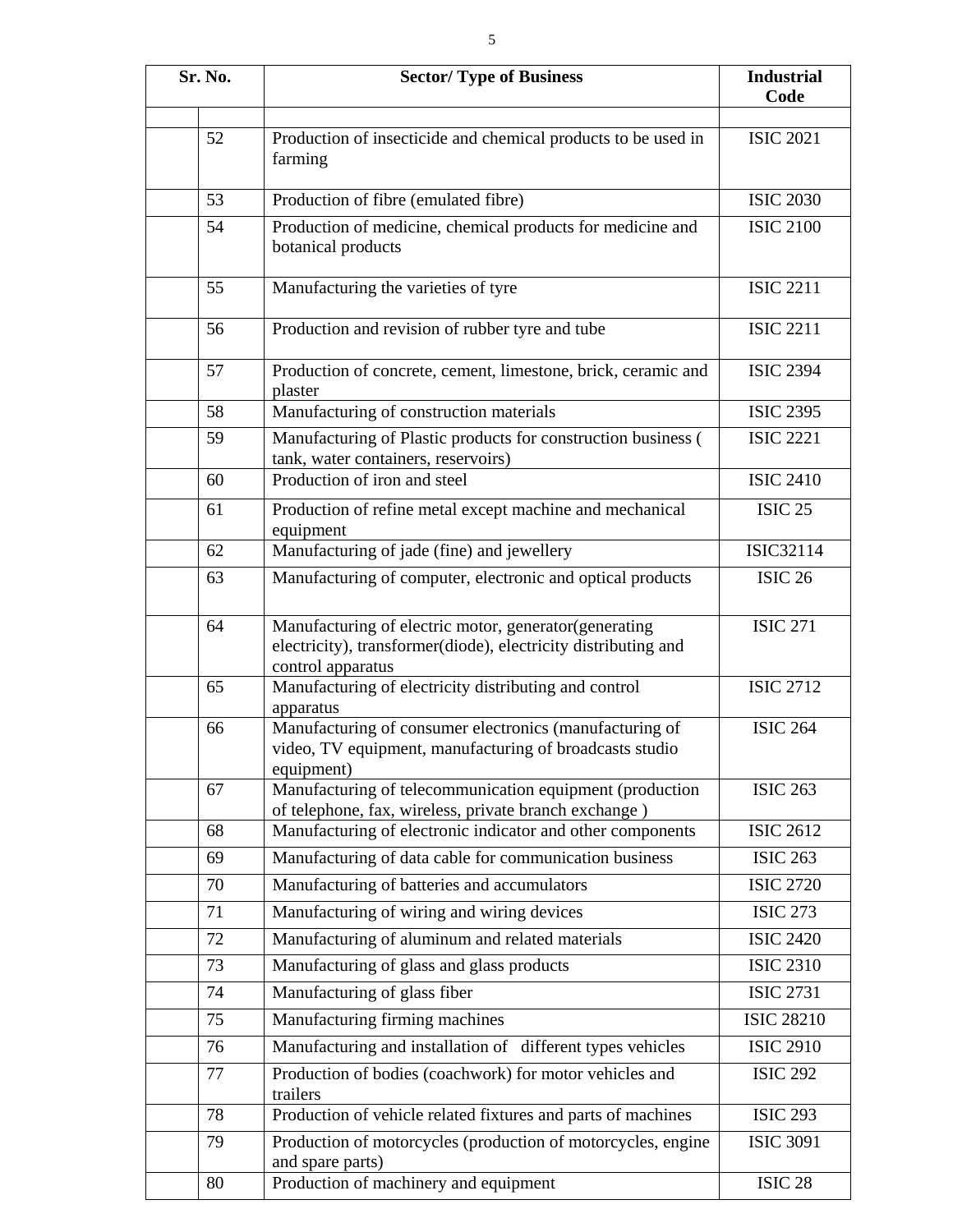| Sr. No. |                | <b>Sector/Type of Business</b>                                                                                                                                                                                                                                                                                                                                                                                                                  | <b>Industrial</b>       |
|---------|----------------|-------------------------------------------------------------------------------------------------------------------------------------------------------------------------------------------------------------------------------------------------------------------------------------------------------------------------------------------------------------------------------------------------------------------------------------------------|-------------------------|
|         | 81             | Production of general purpose machinery                                                                                                                                                                                                                                                                                                                                                                                                         | Code<br><b>ISIC 281</b> |
|         | 82             | Building of ships and floating structure                                                                                                                                                                                                                                                                                                                                                                                                        | <b>ISIC3011</b>         |
|         | 83             | Building of pleasure and sporting boats                                                                                                                                                                                                                                                                                                                                                                                                         | <b>ISIC 3012</b>        |
|         | 84             |                                                                                                                                                                                                                                                                                                                                                                                                                                                 | <b>ISIC 302</b>         |
|         |                | Production of railway locomotive, carriages, railway road<br>frame and rolling stock                                                                                                                                                                                                                                                                                                                                                            |                         |
|         | 85             | Manufacturing of aircraft, crafts for aviation and related<br>fixtures                                                                                                                                                                                                                                                                                                                                                                          | <b>ISIC 303</b>         |
|         | 86             | Manufacturing and selling of fuselage, engine, parts and<br>related fixtures                                                                                                                                                                                                                                                                                                                                                                    | <b>ISIC 3030</b>        |
|         | 87             | Production of Petroleum chemical items                                                                                                                                                                                                                                                                                                                                                                                                          | <b>ISIC 2310</b>        |
|         | 88             | Production of chemical items                                                                                                                                                                                                                                                                                                                                                                                                                    | <b>ISIC 20</b>          |
|         | 89             | Manufacturing business based on rubber                                                                                                                                                                                                                                                                                                                                                                                                          | <b>ISIC 221</b>         |
|         | 90             | Production of engine oils                                                                                                                                                                                                                                                                                                                                                                                                                       | <b>ISIC 1921</b>        |
|         | 91             | Production of Traditional medicine                                                                                                                                                                                                                                                                                                                                                                                                              | <b>ISIC 10762</b>       |
|         | 92             | Production of medical equipment and supply                                                                                                                                                                                                                                                                                                                                                                                                      | <b>ISIC 3250</b>        |
| (E)     |                | <b>Establishment of industrial zones</b> (For the establishment of<br>industrial zone, the<br>developer shall construct, to be an<br>appropriate ratio of the industrial zone, road and open space,<br>water supply, electricity, hospital or clinic, administrative<br>fire station, mechanical institute, park area,<br>office,<br>industrial hazardous waste<br>management and industrial<br>area in accordance with the standards of zone.) |                         |
| (F)     |                | <b>Establishment of new urban areas</b><br>(For the establishment of new urban areas, the developer shall<br>construct, to be an appropriate ratio of the urban area, road<br>and open space, water supply, electricity, hospital or clinic,<br>administrative office, fire station, school, market,<br>telecommunication area, and park area in accordance with the<br>standards of urban area.)                                               |                         |
| (G)     |                | <b>City development activities</b>                                                                                                                                                                                                                                                                                                                                                                                                              |                         |
|         | $\mathbf{1}$   | Water supply                                                                                                                                                                                                                                                                                                                                                                                                                                    | <b>ISIC 42203</b>       |
|         | $\overline{2}$ | Water supply through waste water purification                                                                                                                                                                                                                                                                                                                                                                                                   | ISIC <sub>38</sub>      |
|         | 3              | Waste collection                                                                                                                                                                                                                                                                                                                                                                                                                                | <b>ISIC 38113</b>       |
|         | $\overline{4}$ | Building and leasing of the affordable housing                                                                                                                                                                                                                                                                                                                                                                                                  | <b>ISIC 68101</b>       |
|         | 5              | Public transport in/out bound of the city                                                                                                                                                                                                                                                                                                                                                                                                       | <b>ISIC 492</b>         |
| (H)     |                | Construction of road, bridge and railway line                                                                                                                                                                                                                                                                                                                                                                                                   |                         |
|         | 1              | Construction of new highways and the bridges on those roads                                                                                                                                                                                                                                                                                                                                                                                     | <b>ISIC 42103</b>       |
|         | $\overline{2}$ | Construction of railway line                                                                                                                                                                                                                                                                                                                                                                                                                    | <b>ISIC 42105</b>       |
|         | 3              | Construction of flight runway                                                                                                                                                                                                                                                                                                                                                                                                                   | <b>ISIC 42106</b>       |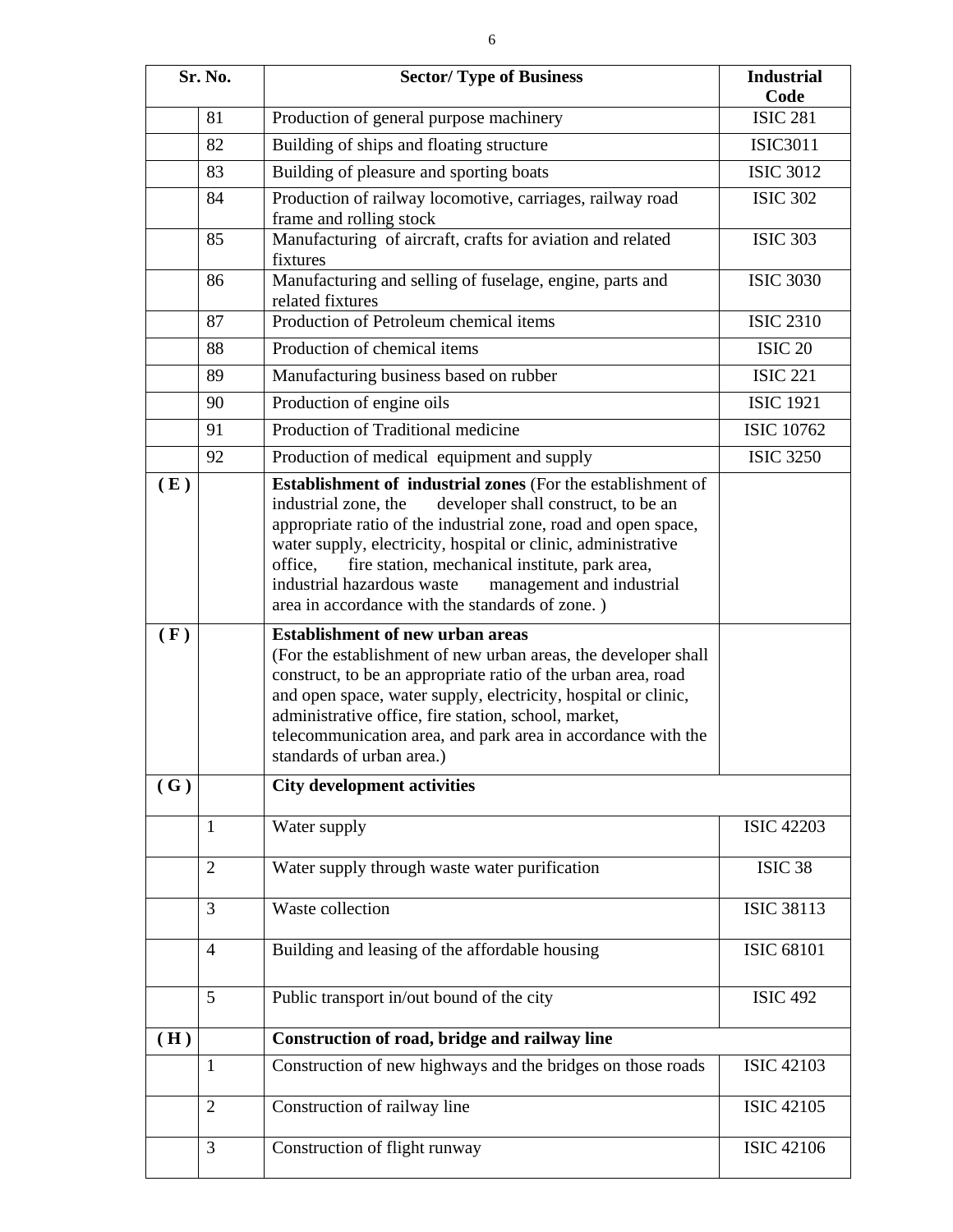| Sr. No.        |                | <b>Sector/Type of Business</b>                                                                                      | <b>Industrial</b><br>Code |
|----------------|----------------|---------------------------------------------------------------------------------------------------------------------|---------------------------|
|                | 4              | Upgrading the bridges and highways, and construction of<br>tunnels                                                  | <b>ISIC 42102</b>         |
| (I)            |                | Construction of seaport, river port and dry port                                                                    |                           |
| $(\mathbf{J})$ |                | Management, operation and maintenance of airport                                                                    |                           |
| (K)            |                | <b>Maintenance of aircrafts</b>                                                                                     |                           |
| (L)            |                | <b>Supply and transport services</b>                                                                                |                           |
|                | $\mathbf{1}$   | Public transport with train                                                                                         | <b>ISIC 4911</b>          |
|                | $\overline{2}$ | Train cargo transport                                                                                               | <b>ISIC 4912</b>          |
|                | 3              | Train cargo transport with container                                                                                | <b>ISIC 4923</b>          |
|                | $\overline{4}$ | Public transport by road                                                                                            | <b>ISIC 4922</b>          |
|                | 5              | Services for storage of cargo by road                                                                               | <b>ISIC 4923</b>          |
|                | 6              | Inland water transport                                                                                              | <b>ISIC5011</b>           |
|                | $\overline{7}$ | Cargo service by inland water transport                                                                             | <b>ISIC 5022</b>          |
|                | 8              | Domestic air transport for passengers                                                                               | <b>ISIC 511</b>           |
|                | 9              | International air transport for passengers                                                                          | <b>ISIC 511</b>           |
|                | 10             | Services for constructing and hiring warehouse, silos and tank                                                      | <b>ISIC 41012</b>         |
|                | 11             | Establishment of cold chain                                                                                         | <b>ISIC 5210</b>          |
|                | 12             | Service for packing the goods                                                                                       | <b>CPC 854</b>            |
| (M)            |                | Power generation, transmission and distribution                                                                     |                           |
| (N)            |                | Production of renewable energy                                                                                      |                           |
|                | 1              | Power generation, transmission and distribution by using                                                            | <b>ISIC 3510</b>          |
|                | $\overline{2}$ | solar power, wind power and underground thermal power<br>Engineering services for power generation and transmission | CPC 83324                 |
|                |                | by using solar power, wind power and underground thermal<br>power                                                   |                           |
| (0)            |                | <b>Telecommunication businesses</b>                                                                                 |                           |
|                |                |                                                                                                                     |                           |
|                | $\mathbf{1}$   | Installation of fibre pipeline, telecommunication and power                                                         | <b>CPC841</b>             |
|                |                | transmission line,<br>and construction of telecommunication tower                                                   |                           |
|                | $\overline{2}$ | Business related to regional fibre pipeline                                                                         | <b>CPC841</b>             |
|                | 3              | Telecommunication services                                                                                          | <b>CPC841</b>             |
| (P)            |                | <b>Education services</b>                                                                                           |                           |
|                | 1              | Private schools                                                                                                     | <b>ISIC 85</b>            |
|                | $\overline{2}$ | Schools which apply international curriculum                                                                        | <b>ISIC 8530</b>          |
|                | 3              | Technology and vocational institutes                                                                                | <b>ISIC 8530</b>          |
|                | $\overline{4}$ | Higher education services                                                                                           | <b>ISIC 8530</b>          |